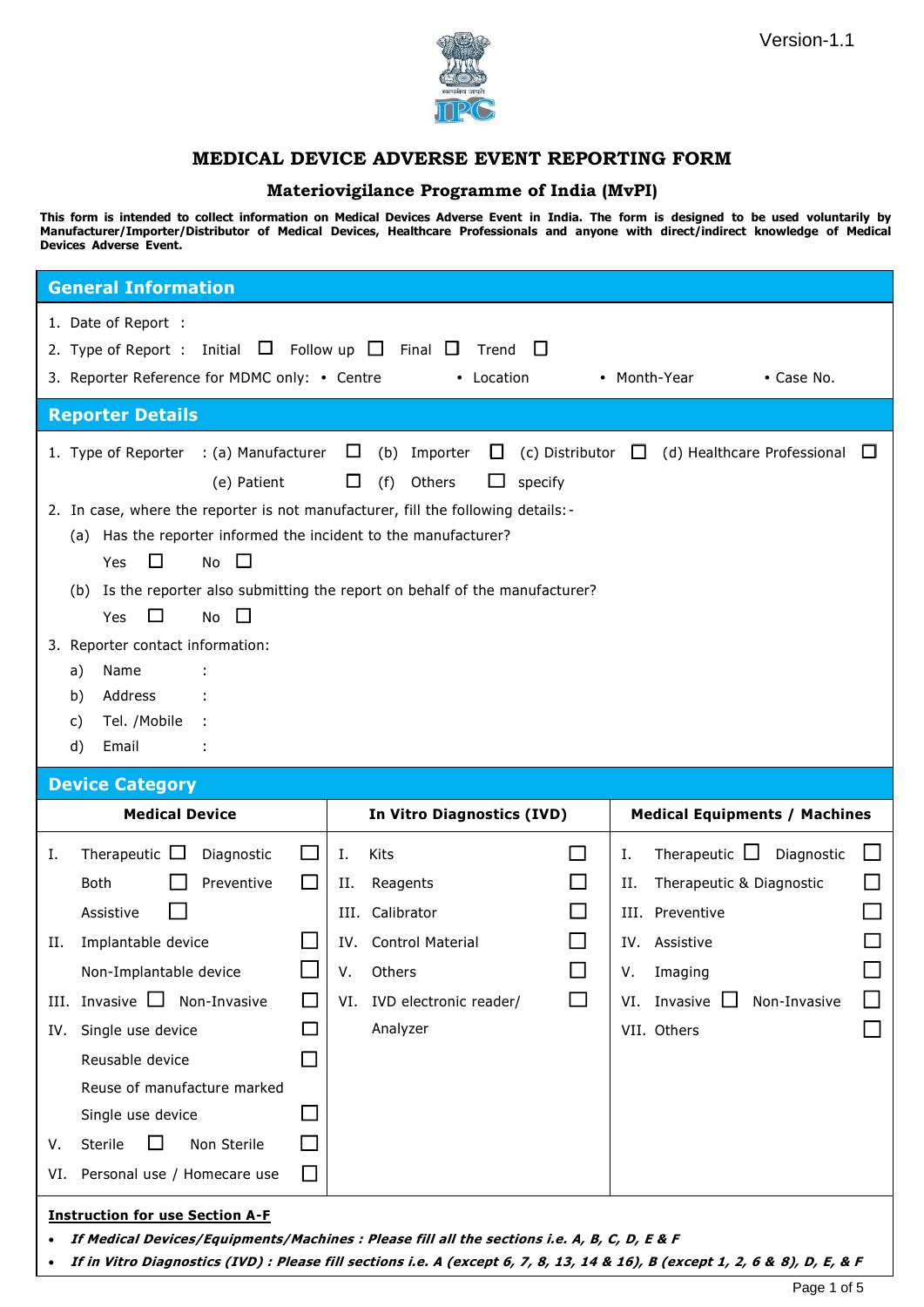# **(A) Device Details**

#### **Device Name / Trade Name / Brand Name:**

|                 | <b>Details</b>                                    | <b>Name</b>                                                                                |    |                                                       |     |                             |         | <b>Address</b> |   |    |         |  |
|-----------------|---------------------------------------------------|--------------------------------------------------------------------------------------------|----|-------------------------------------------------------|-----|-----------------------------|---------|----------------|---|----|---------|--|
|                 | Manufacturer                                      |                                                                                            |    |                                                       |     |                             |         |                |   |    |         |  |
| <b>Importer</b> |                                                   |                                                                                            |    |                                                       |     |                             |         |                |   |    |         |  |
|                 | <b>Distributor</b>                                |                                                                                            |    |                                                       |     |                             |         |                |   |    |         |  |
| 1.              | a) Is the device notified/regulated in India      |                                                                                            | ÷. | Yes                                                   |     | $\Box$                      | No      |                |   |    |         |  |
| 2.              | License No. (Manufacture/Import)                  | b) Device Risk Classification as per India MDR 2017 :                                      |    | A                                                     |     | $\mathcal{L}^{\mathcal{A}}$ | $\sf B$ | $\mathsf{C}$   | D |    |         |  |
| 3.              | Catalogue No.                                     |                                                                                            |    |                                                       |     |                             |         |                |   |    |         |  |
| 4.              | Model No.                                         |                                                                                            |    |                                                       |     |                             |         |                |   |    |         |  |
| 5.              | Lot / Batch No.                                   |                                                                                            |    |                                                       |     |                             |         |                |   |    |         |  |
| 6.              | Serial No.                                        |                                                                                            |    |                                                       |     |                             |         |                |   |    |         |  |
| 7.              | Software Version                                  |                                                                                            |    |                                                       |     |                             |         |                |   |    |         |  |
| 8.              | Associated Devices / Accessories                  |                                                                                            |    |                                                       |     |                             |         |                |   |    |         |  |
| 9.              | Nomenclature Code if applicable; GMDN/UMDNS       |                                                                                            |    |                                                       |     |                             |         |                |   |    |         |  |
|                 | 10. UDI No. (If applicable)                       |                                                                                            |    |                                                       |     |                             |         |                |   |    |         |  |
|                 | 11. Installation Date                             |                                                                                            |    |                                                       |     |                             |         |                |   |    |         |  |
|                 | 12. Expiration Date                               |                                                                                            |    |                                                       |     |                             |         |                |   |    |         |  |
|                 | 13. Last preventive maintenance date (dd/mm/yyyy) |                                                                                            |    |                                                       |     |                             |         |                |   |    |         |  |
|                 | 14. Last calibration date (dd/mm/yyyy)            |                                                                                            |    |                                                       |     |                             |         |                |   |    |         |  |
|                 | 15. Year of manufacturing                         |                                                                                            |    |                                                       |     |                             |         |                |   |    |         |  |
|                 | 16. How long was device/Equipment/Machine in use  |                                                                                            |    |                                                       |     |                             |         |                |   |    |         |  |
|                 | 17. Availability of device for evaluation         |                                                                                            | ÷  | Yes                                                   | l I | No                          |         |                |   |    |         |  |
|                 | If no, was the device destroyed                   | Still in use                                                                               |    | $\Box$ return to manufacturer or importer/distributor |     |                             |         |                |   |    | $\perp$ |  |
|                 | If no specify usage                               | 18. Is the usage of device as per manufacturer claim /Instruction for use/user manual: Yes |    |                                                       |     |                             |         |                |   | No |         |  |
|                 | 19. For devices not regulated / notified in India |                                                                                            | ÷  | Regulator / Regulatory status in country of origin    |     |                             |         |                |   |    |         |  |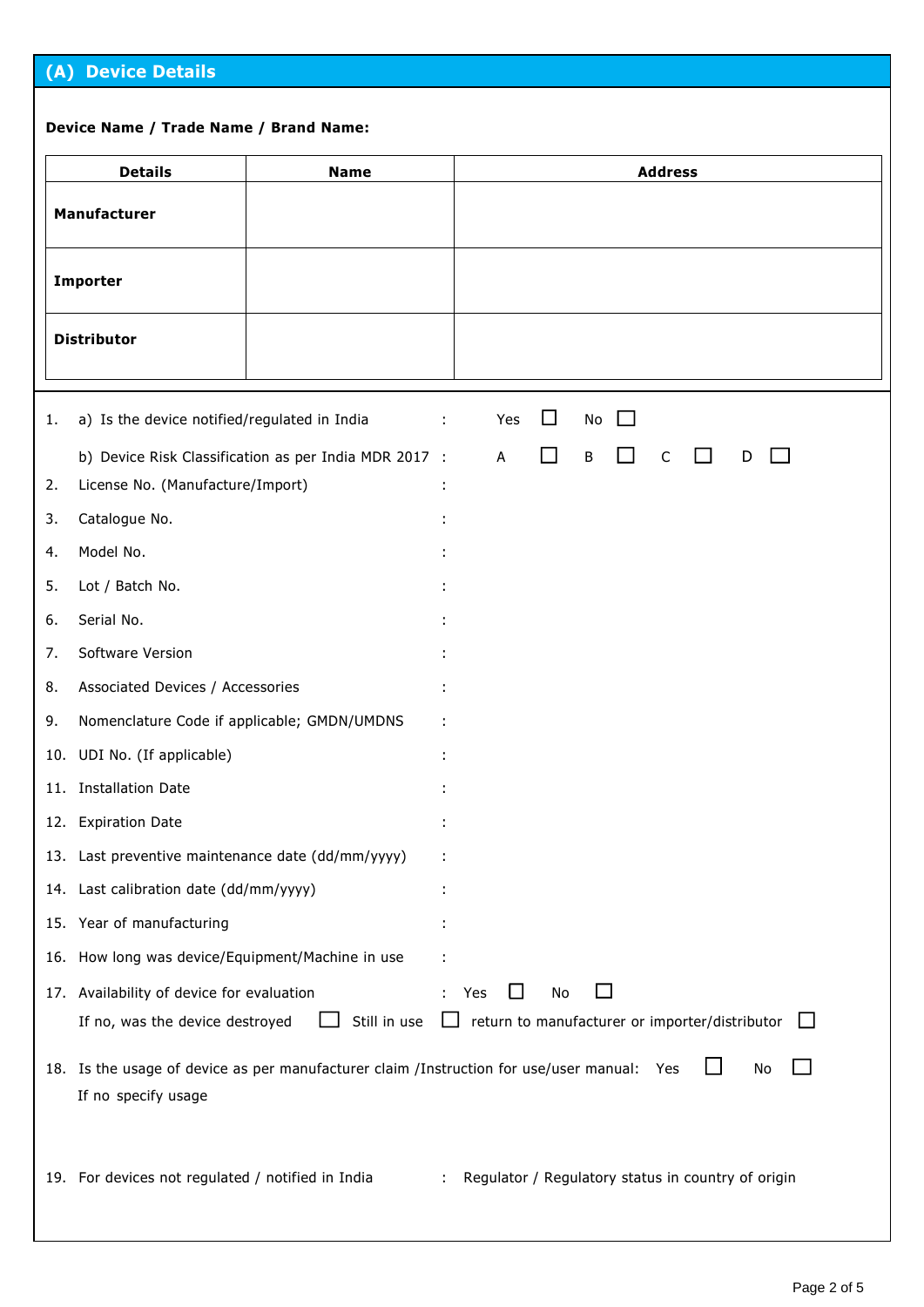| (B) Event Description                                                                                                                                                                                                                                                                                                                                                                                                                                                                                                                                                                                                                        |      |        |                                                                                                                                                                                                                                                                                                                                                                                                                                                                                |                                                                                                              |                                |  |  |  |
|----------------------------------------------------------------------------------------------------------------------------------------------------------------------------------------------------------------------------------------------------------------------------------------------------------------------------------------------------------------------------------------------------------------------------------------------------------------------------------------------------------------------------------------------------------------------------------------------------------------------------------------------|------|--------|--------------------------------------------------------------------------------------------------------------------------------------------------------------------------------------------------------------------------------------------------------------------------------------------------------------------------------------------------------------------------------------------------------------------------------------------------------------------------------|--------------------------------------------------------------------------------------------------------------|--------------------------------|--|--|--|
| 1. Date of Event / Near miss incident:<br>2. Date of Implant/Explant (If applicable):<br>3. Location of Event:<br>Hospital Premise $\Box$ Manufacture/Distributor premise $\Box$<br>Home $\Box$ Others<br>4. Device Operator:-<br>Healthcare Professional<br>Patient<br>Problem noted prior to use/near miss event $\Box$<br>5. Device disposition / Current location:<br>a) Returned to company □ If yes, date //<br>b) Remains implanted in patient<br>c) Within the healthcare facility<br>d) At patient home<br>e) Destroyed<br>Others (specify)<br>f)<br>6. Is device in use after incidence : Yes<br>10. Detail description of Event:- | No   | Others | 7. Serious event: $\square$<br>If serious, Tick the appropriate reason<br>b) Life Threatening<br>c) Disability or permanent damage<br>d) Hospitalization<br>e) Congenital anomaly /birth defect<br>Any other serious (Imp. medical event)<br>t)<br>g) Required intervention to prevent / permanent<br>Impairment / damage device<br>8. Non serious event<br>9. Whether other medical devices were used at same time<br>with above device if yes, please specify name(s)/use(s) |                                                                                                              |                                |  |  |  |
| For manufacturer/authorized representative use only                                                                                                                                                                                                                                                                                                                                                                                                                                                                                                                                                                                          |      |        |                                                                                                                                                                                                                                                                                                                                                                                                                                                                                |                                                                                                              | Continue on Page 5             |  |  |  |
| 11. Frequency of occurrence of<br>similar Adverse Event in India in<br>past 3 years                                                                                                                                                                                                                                                                                                                                                                                                                                                                                                                                                          | Year |        | No. of Similar<br><b>Adverse Events</b>                                                                                                                                                                                                                                                                                                                                                                                                                                        | Total No.<br>Supplied                                                                                        | Frequency of Occurrence<br>(%) |  |  |  |
| 12. Frequency of occurrence of<br>similar Adverse Event in globally<br>in past 3 years                                                                                                                                                                                                                                                                                                                                                                                                                                                                                                                                                       | Year |        | No. of Similar<br><b>Adverse Events</b>                                                                                                                                                                                                                                                                                                                                                                                                                                        | Total No.<br>Supplied                                                                                        | Frequency of Occurrence<br>(%) |  |  |  |
| (C) Patient Information, History & Outcome                                                                                                                                                                                                                                                                                                                                                                                                                                                                                                                                                                                                   |      |        |                                                                                                                                                                                                                                                                                                                                                                                                                                                                                |                                                                                                              |                                |  |  |  |
| 1. Patient Hospital ID<br>- 1<br>2. Patient Initial<br>3. Age<br>: Male $\square$ Female $\square$ Others $\square$<br>4. Gender<br>5. Weight<br>6. Other relevant history, including pre-existing medical<br>conditions                                                                                                                                                                                                                                                                                                                                                                                                                     |      |        | c) Death<br>d) Others                                                                                                                                                                                                                                                                                                                                                                                                                                                          | 7. Patient Outcomes:<br>a) Recovered Date (DD/MM/YY)<br>b) Not yet recovered<br>(DD/MM/YY)<br>Please specify | $\Box$ //<br>$\Box$ //         |  |  |  |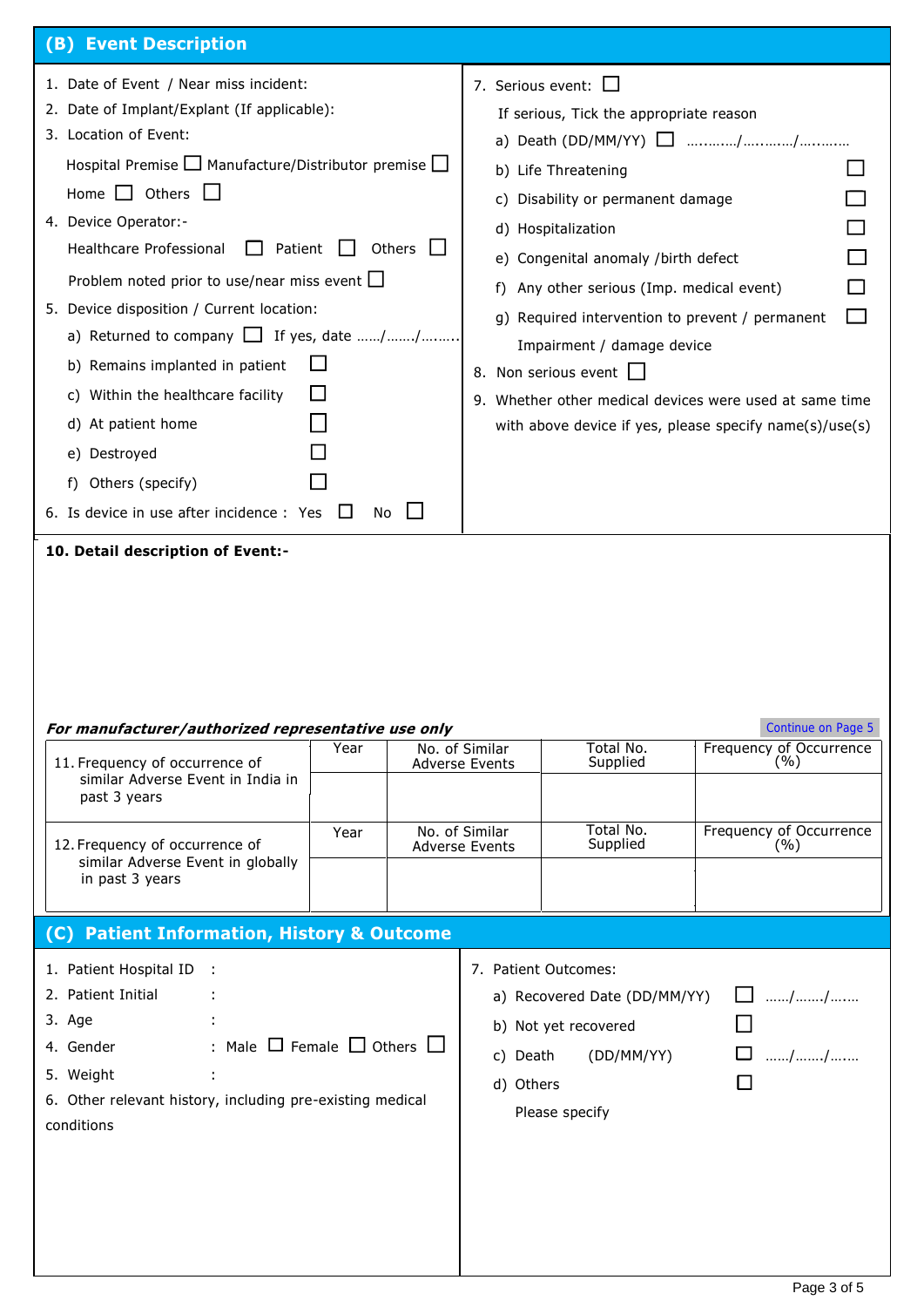| (D) Healthcare Facility Information (if available)                                                                 |                    |
|--------------------------------------------------------------------------------------------------------------------|--------------------|
| 1. Name<br>2. Address<br>3. Contact Person Name at the site of event<br>4. Tel. No.                                |                    |
| (E) Causality Assessment                                                                                           |                    |
| 1. Investigation action taken:                                                                                     |                    |
| 2. Root cause of problem (Applicable for follow up / final reports):                                               | Continue on Page 5 |
|                                                                                                                    | Continue on Page 5 |
| Manufacturer/Authorized Representative Investigation & Action taken<br>(F)                                         |                    |
| 1. Manufacturer/Authorized Representative device risk analysis report:<br>2. Corrective / preventive action taken: | Continue on Page 5 |
| 3. Device history review:                                                                                          | Continue on Page 5 |
|                                                                                                                    | Continue on Page 5 |